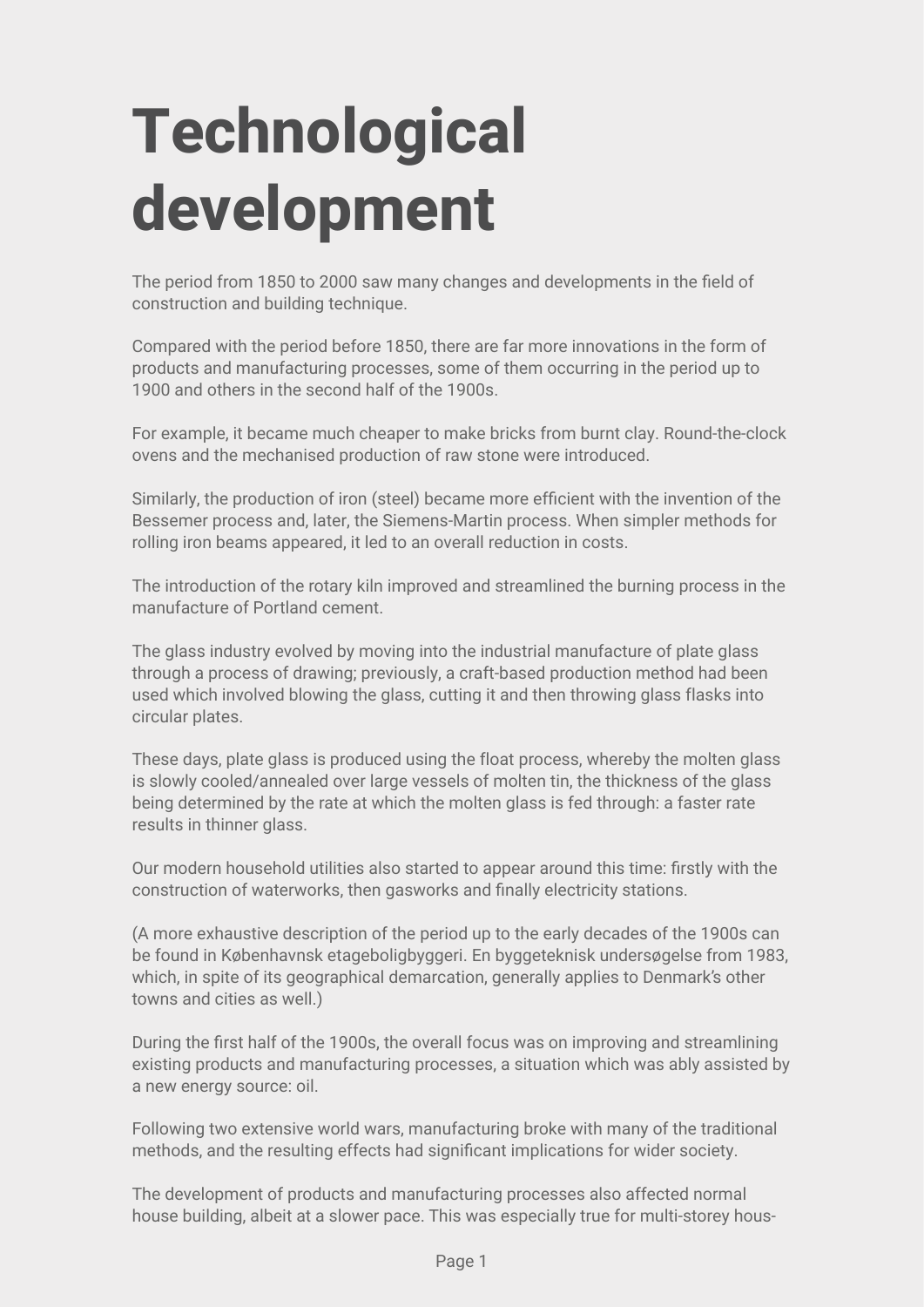ing, and it was not until the 1930s that more significant changes started to take place. This summarised and extremely brief description of the first 100 years should naturally be seen in the light of today's building customs. Contemporaries rarely have the same perception, as can be seen from the literature of the day, which not only aimed to provide instruction on ordinary house building, but also to provide more specialised professional texts.

As the 1940s came to a close, the next couple of decades saw the start of some serious changes, not just in rapid succession but also simultaneously. In a change from the past, there was now talk of experimenting extensively with both existing and new materials and structures, as well as with the design and construction of multi-storey housing.

The speed of this process was supported in a number of different ways. First and foremost, in 1947 a separate ministry was created: the Ministry of Housing. That same year, the Danish Building Research Institute (SBi) was founded and in the following years began work on formulating a common set of building legislation for the whole country, which only passed into law in 1961 and was not initially applicable to Frederiksberg or Copenhagen.

In 1953, a circular was issued on the preference for "non-traditional construction", expressed in the requirement that the sum of masonry labour should comprise only 15% of the norm.

In the same year, the requirement for a fixed floor height of 280 cm was introduced in connection with government subsidised housing, and in 1958 the standard module rules were established, with 1M (10 cm) representing the basic module and 3M (30 cm) the planning module. These module standards were required to be used as a basis for the planning of state-assisted housing by 1964.

As a purely practical/economical measure, the company Byggeriets Maskin Stationer (BMS) was founded in 1953, quite simply to serve the construction industry with new equipment that would otherwise have been prohibitively expensive for individual companies to consider purchasing.

In 1954, a continuing education scheme arrived (and ran for four years) offering rationalisation consultants to assist construction parties with the forthcoming changes in the field of (residential) construction. In connection with the release of BR-61, yet another (two-year) continuing education initiative was set up: this was a consultancy scheme whose sole purpose was to offer training and advice on modular design.

Finally, in 1960, an economic foundation was set up in the form of a specially funded building programme comprising 7,500 homes, the first outcome of which was the launch in 1962 of the Ballerup and Gladsaxe plans comprising approximately 3,500 houses.

During the 1960s, it became clear that the changing conditions in construction involving new methods on a larger scale demanded that attention be paid to the control of time and money, and in 1968, the fixed-price-and-schedule approach was adopted for government-subsidised building (and construction) work.